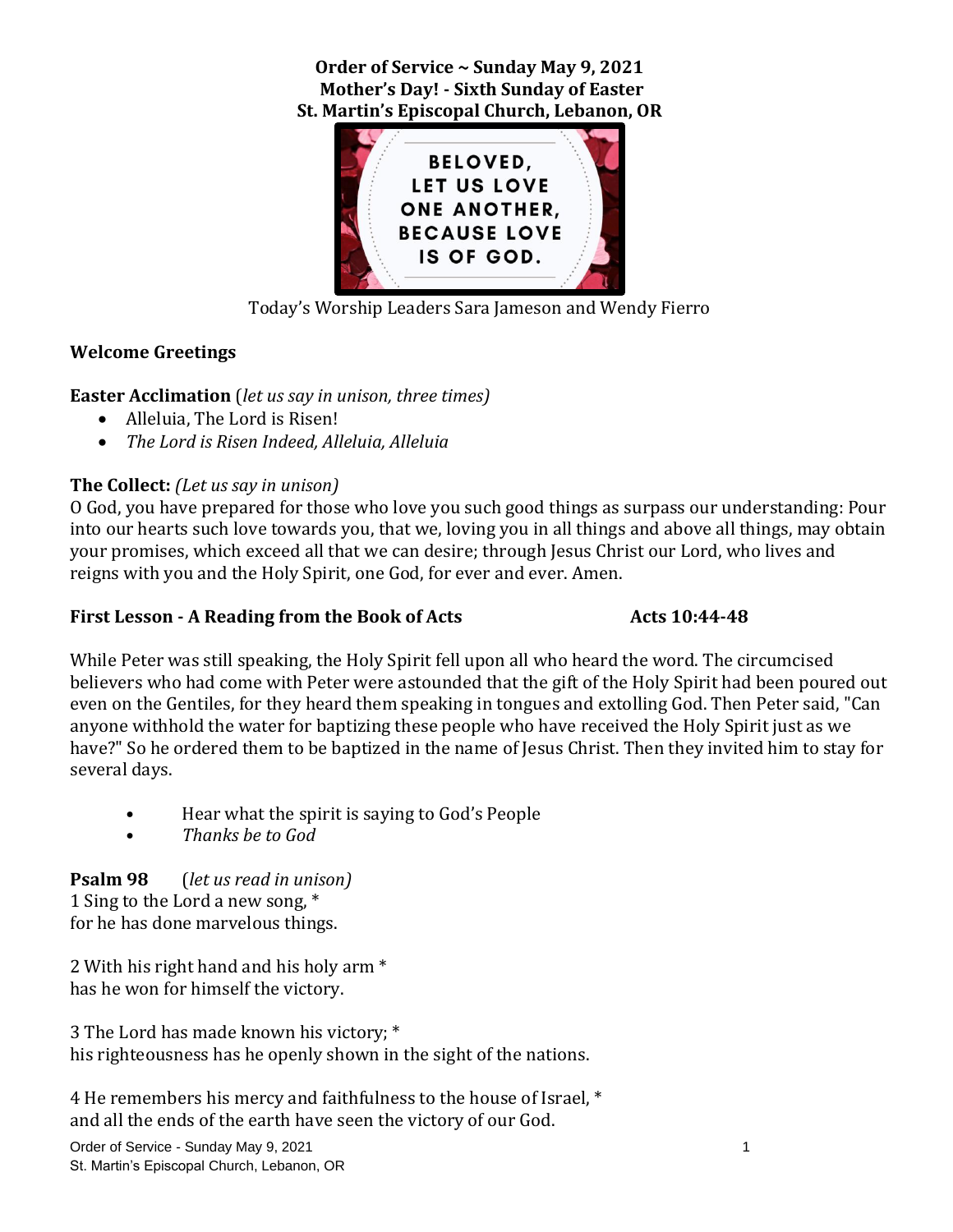5 Shout with joy to the Lord, all you lands; \* lift up your voice, rejoice, and sing.

6 Sing to the Lord with the harp, \* with the harp and the voice of song.

7 With trumpets and the sound of the horn \* shout with joy before the King, the Lord.

8 Let the sea make a noise and all that is in it, \* the lands and those who dwell therein.

9 Let the rivers clap their hands, \* and let the hills ring out with joy before the Lord, when he comes to judge the earth.

10 In righteousness shall he judge the world \* and the peoples with equity.

# **Second Lesson - A Reading from the Epistle of John 1 John 5:1-6**

Everyone who believes that Jesus is the Christ has been born of God, and everyone who loves the parent loves the child. By this we know that we love the children of God, when we love God and obey his commandments. For the love of God is this, that we obey his commandments. And his commandments are not burdensome, for whatever is born of God conquers the world. And this is the victory that conquers the world, our faith. Who is it that conquers the world but the one who believes that Jesus is the Son of God?

This is the one who came by water and blood, Jesus Christ, not with the water only but with the water and the blood. And the Spirit is the one that testifies, for the Spirit is the truth.

- Hear what the spirit is saying to God's People
- *Thanks be to God*

# **A Reading from the Gospel of John John 15:9-17**

Jesus said to his disciples, "As the Father has loved me, so I have loved you; abide in my love. If you keep my commandments, you will abide in my love, just as I have kept my Father's commandments and abide in his love. I have said these things to you so that my joy may be in you, and that your joy may be complete.

"This is my commandment, that you love one another as I have loved you. No one has greater love than this, to lay down one's life for one's friends. You are my friends if you do what I command you. I do not call you servants any longer, because the servant does not know what the master is doing; but I have called you friends, because I have made known to you everything that I have heard from my Father. You did not choose me but I chose you. And I appointed you to go and bear fruit, fruit that will last, so that the Father will give you whatever you ask him in my name. I am giving you these commands so that you may love one another."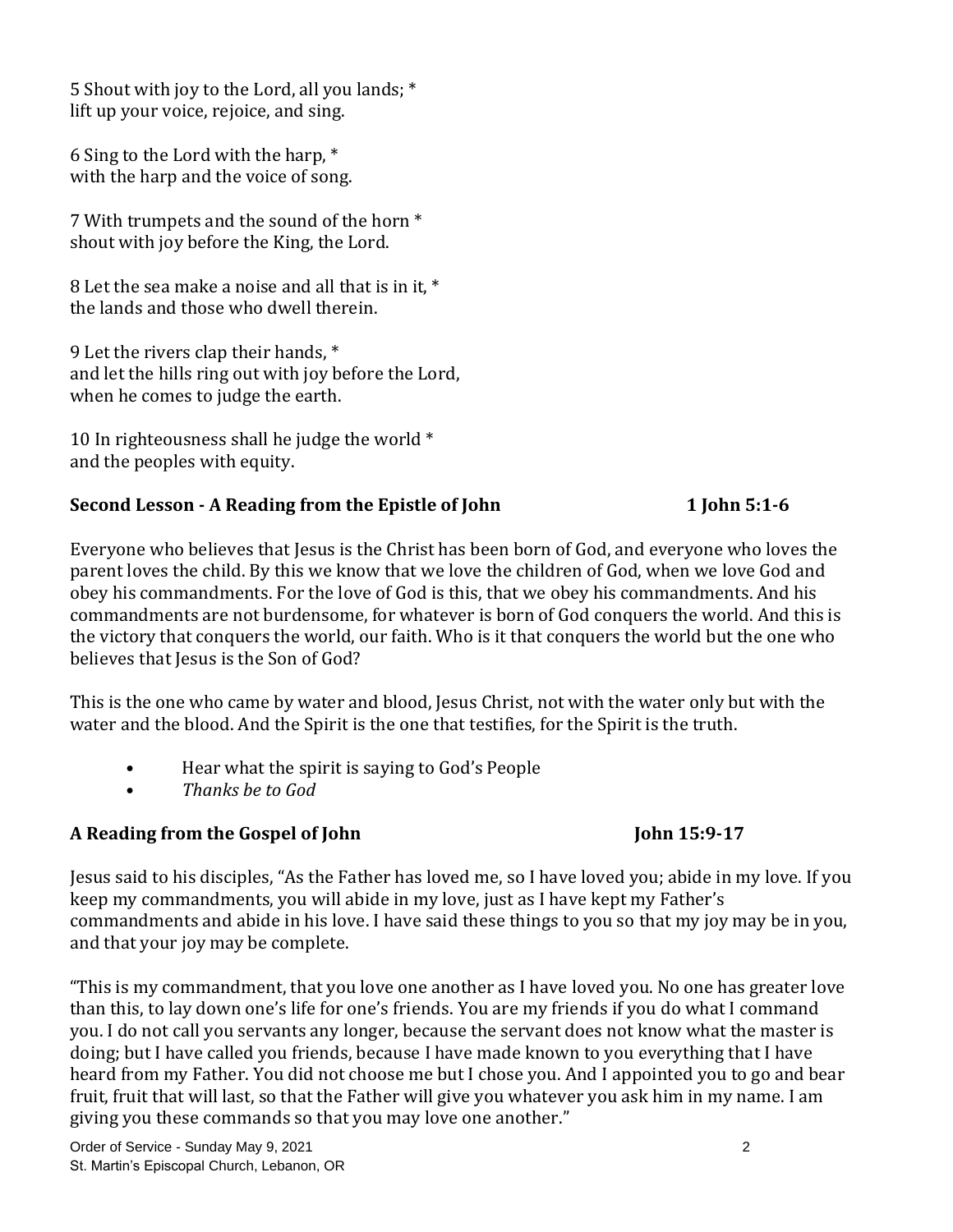## **A Homily**

God of Provision and Unconditional Love, on this day when we acknowledge the importance of motherhood among us, we first give thanks that you are a loving parent to us all. From your being all life was born, and in your bosom all creation is nurtured. You have formed us in your image as your children, and gathered us together as a brood under your wing. You have united us as kindred members of one human family, and we are grateful to be your offspring together. We celebrate your divine love, reflected in human expressions of motherhood.

We give you thanks for the mothers among us, and ask that you strengthen them in their daily tasks. Grant them wisdom in the lessons they teach, patience in the discipline they foster, and persistence in their promotion of decency and compassion, both by word and example. May they be given the honor and thanks they deserve but often do not receive.

We thank you for all motherly figures: grandmothers, aunts, sisters, wives, step-mothers, foster mothers, guardians, babysitters, teachers, health care providers, neighbors, friends, loved ones, and many others, who practice self-sacrifice and embody compassion to all who are privileged to be in their influence. Grant them vigor to carry on their work, and the satisfaction that the holy privilege of their task affords.

We acknowledge to you, O God, that even amid our grateful celebration, many of us come with restless spirits, reluctant to name the difficulties of this day.

For some, this day brings the sorrowful awareness of their own inability to conceive biological children. Draw your tender spirit near their feelings of self-betrayal, impotence, and grief, and remind them that those who struggle with infertility have always shared a special place in your heart. We pray for those who have suffered miscarriages, those fatigued by fertility treatments, and those struggling through the process of adoption. May they remember that in your power and through your church, they can still leave a lasting legacy beyond themselves.

For some, this day is marked by loneliness and grief, as they spend this first Mother's Day as a widower, an orphan, or a parent who has lost a child. To those who today live in the wake of the death of a loved one, grant glimpses of the resurrection. Bring to them a steady restoration of their broken hearts, allow them to live into their future with hope, and empower them to carry out the legacy of lessons instilled within them.

For some, this is a day that surfaces ongoing tensions that exist within our personal relationships and family dynamics. We ask for healing from the wounds of our past, a path of forgiveness for wrongs both experienced and committed, and the rebuilding of trust forged in honesty, authenticity, and love.

We give you thanks for the wide spectrum of motherhood represented among us today: new mothers and young mothers whose children are in their most tender years; mothers of grown children who transition into empty nests and a new chapter of self-discovery; mothers and grandmothers of advanced years, whose twilight of life is marked by frailty of body but a potency of spirit. Theirs is a cumulative reminder that though our lives are marked by transition and change, your nurture and affection for all your children remains the same.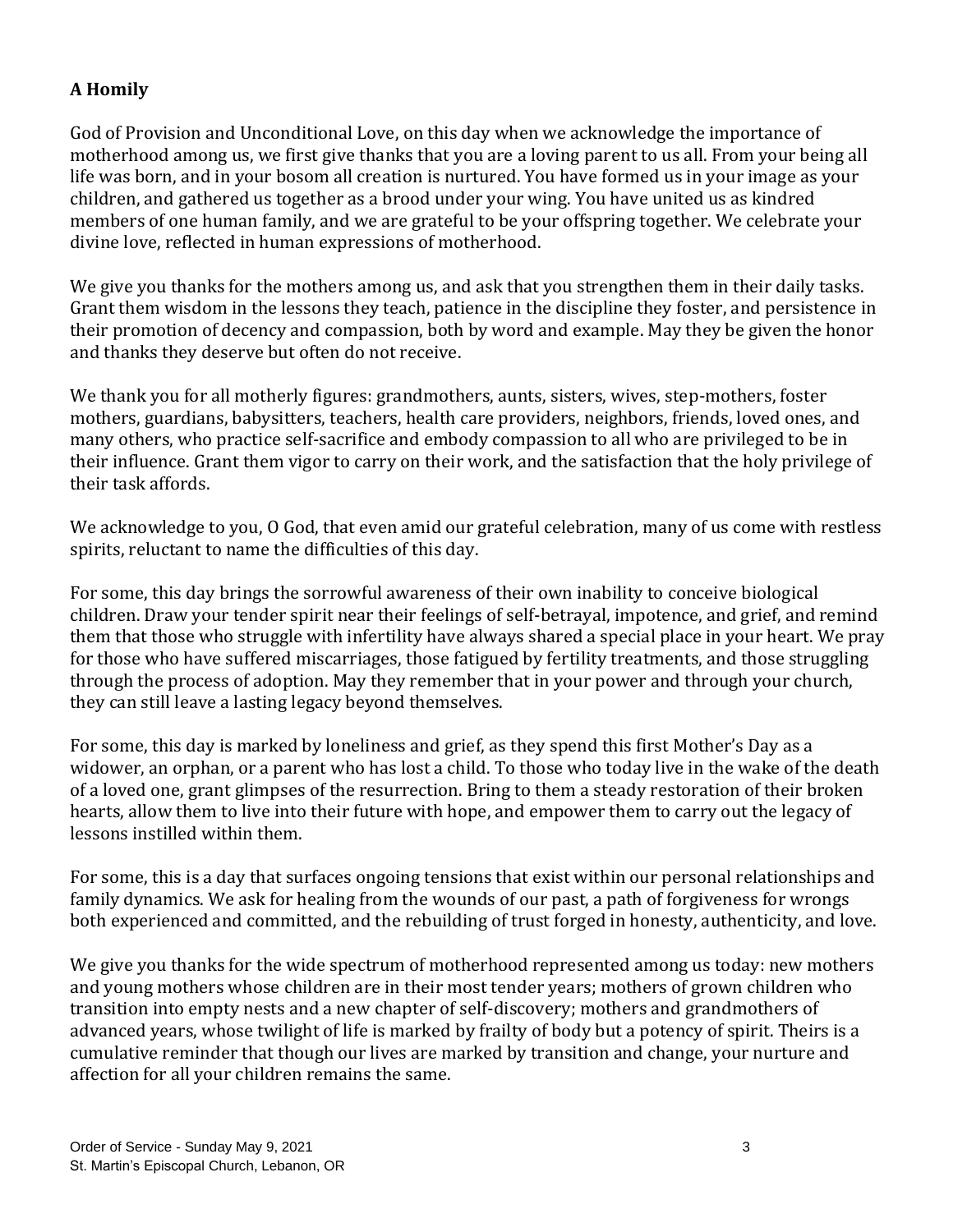Therefore, remind us to live with a child-like faith, curious to every wondrous mystery, attentive to your every instruction, obedient to your every command, and willing to share with every one of your children. We give you thanks, O God, who is a loving Mother and Father to us all, and in whose name we pray, *Amen.*

*(thanks to Magrey deVega [https://www.ministrymatters.com/all/entry/3883/a-mothers-day-prayer\)](https://www.ministrymatters.com/all/entry/3883/a-mothers-day-prayer)*

# **Prayers of the People are a Special Form for Mother's Day**

On this Mother's Day, we give thanks to God for the divine gift of motherhood in all its diverse forms. Let us pray for all the mothers among us today; for our own mothers, those living and those who have passed away; for the mothers who loved us and for those who fell short of loving us fully; for all who hope to be mothers some day and for those whose hope to have children has been frustrated; for all mothers who have lost children; for all women and men who have mothered others in any way—those who have been our substitute mothers and we who have done so for those in need; for the earth that bore us and provides our sustenance. We pray this all in the name of God, our great and loving Mother. *Amen*.

*– from Women's Common Prayers: Our Lives Revealed, Nurtured, Celebrated (Morehouse Publishing, 2000)*

# **Nicene Creed -** *(Let us say in unison)*

We believe in one God, the Father, the Almighty, maker of heaven and earth, of all that is, seen and unseen. We believe in one Lord, Jesus Christ, the only Son of God, eternally begotten of the Father, God from God, Light from Light, true God from true God, begotten, not made, of one Being with the Father. Through him all things were made. For us and for our salvation he came down from heaven: by the power of the Holy Spirit he became incarnate from the Virgin Mary, and was made man. For our sake he was crucified under Pontius Pilate; he suffered death and was buried. On the third day he rose again in accordance with the Scriptures; he ascended into heaven and is seated at the right hand of the Father. He will come again in glory to judge the living and the dead, and his kingdom will have no end. We believe in the Holy Spirit, the Lord, the giver of life, who proceeds from the Father and the Son. With the Father and the Son he is worshiped and glorified. He has spoken through the Prophets.